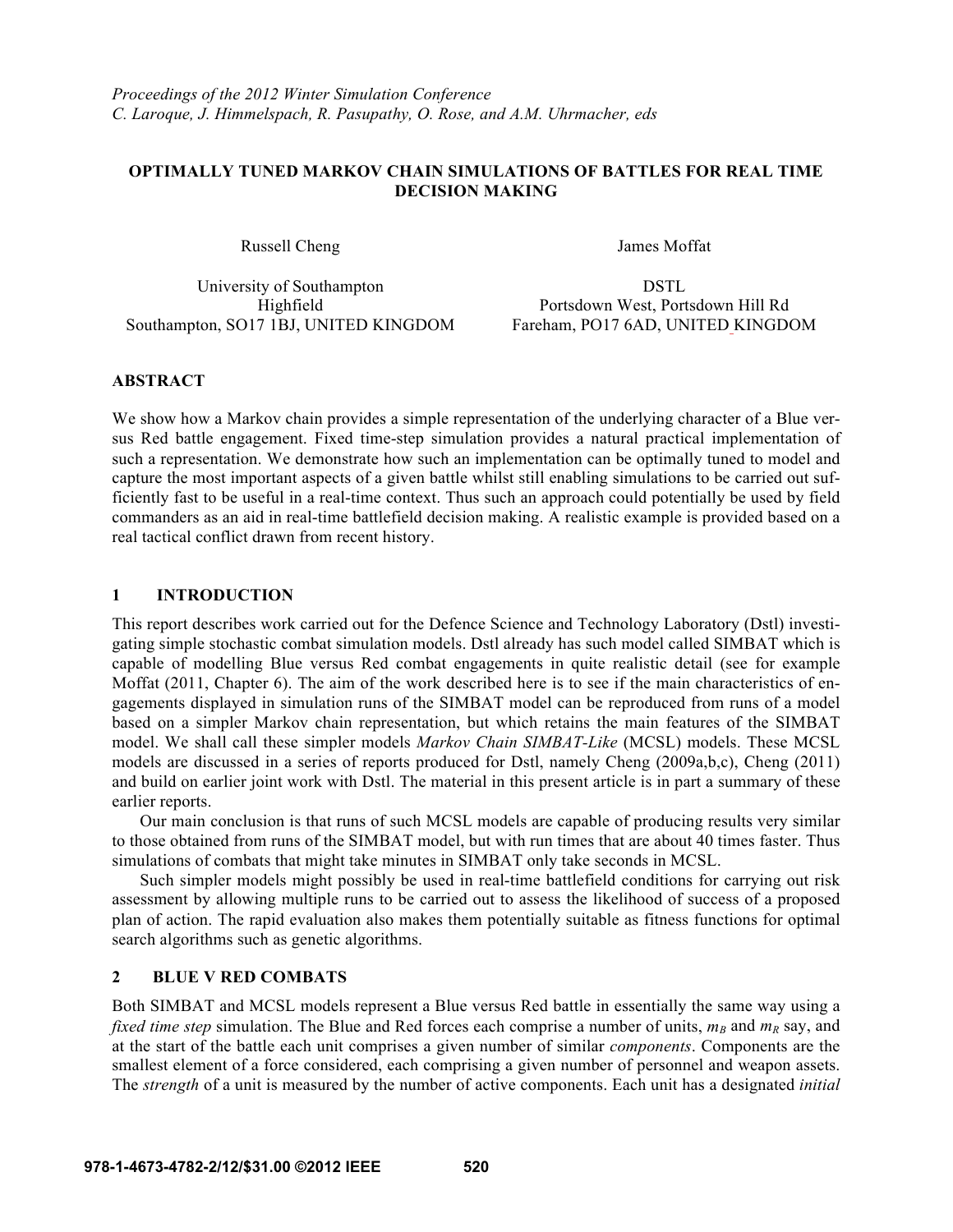*position*, and the task of each unit is to move along its own *designated path* and to reach a specific *destination* by a given time.

The way the simulation is organised is illustrated in Figure 1. At each time step and for each unit, a *sighting acquisitions algorithm* calculates the unit's hostile unit acquisitions (in effect which hostile units the unit can see). This then enables a *perceived combat power ratio* (PCPR) to be calculated by each unit which measures its strength relative to the hostile units it has acquired. A unit encountering hostile units will try to engage these in combat. Two types of combat are considered: (i) a *mini-battle* in which a unit exchanges fire at a distance against acquired hostile opponents, (ii) a unit may attempt to engage an opposing unit in *close combat* if it is sufficiently close. A unit's losses are calculated in terms of the number of its components knocked out (KO'd), and its strength is then updated. An active unit also has a *moving state* and a *defensive state*. There are three moving states: advancing, halted, withdrawing. When halted a unit takes on one of a number of different defensive states. The moving and defensive states of each unit, which depend on its PCPR, are also updated. Finally the positions of each unit are updated.

The above calculations are repeated at each time step until the simulation run end time is reached.



Figure 1: Structure of SIMBAT and MCSL models

The sighting and combat calculations involve probabilistic elements, reflecting uncertainty in acquisition of hostile units, and in damage inflicted during combat, so that if simulation runs are replicated with the *same initial conditions*, the battle will result in *different* outcomes. In risk analysis, it is the extent of this variation in the outcome and its measurement that is of principal interest.

In the next section we discuss how a Markov chain provides a natural stochastic model for representing the behavior of such a fixed-time step simulation.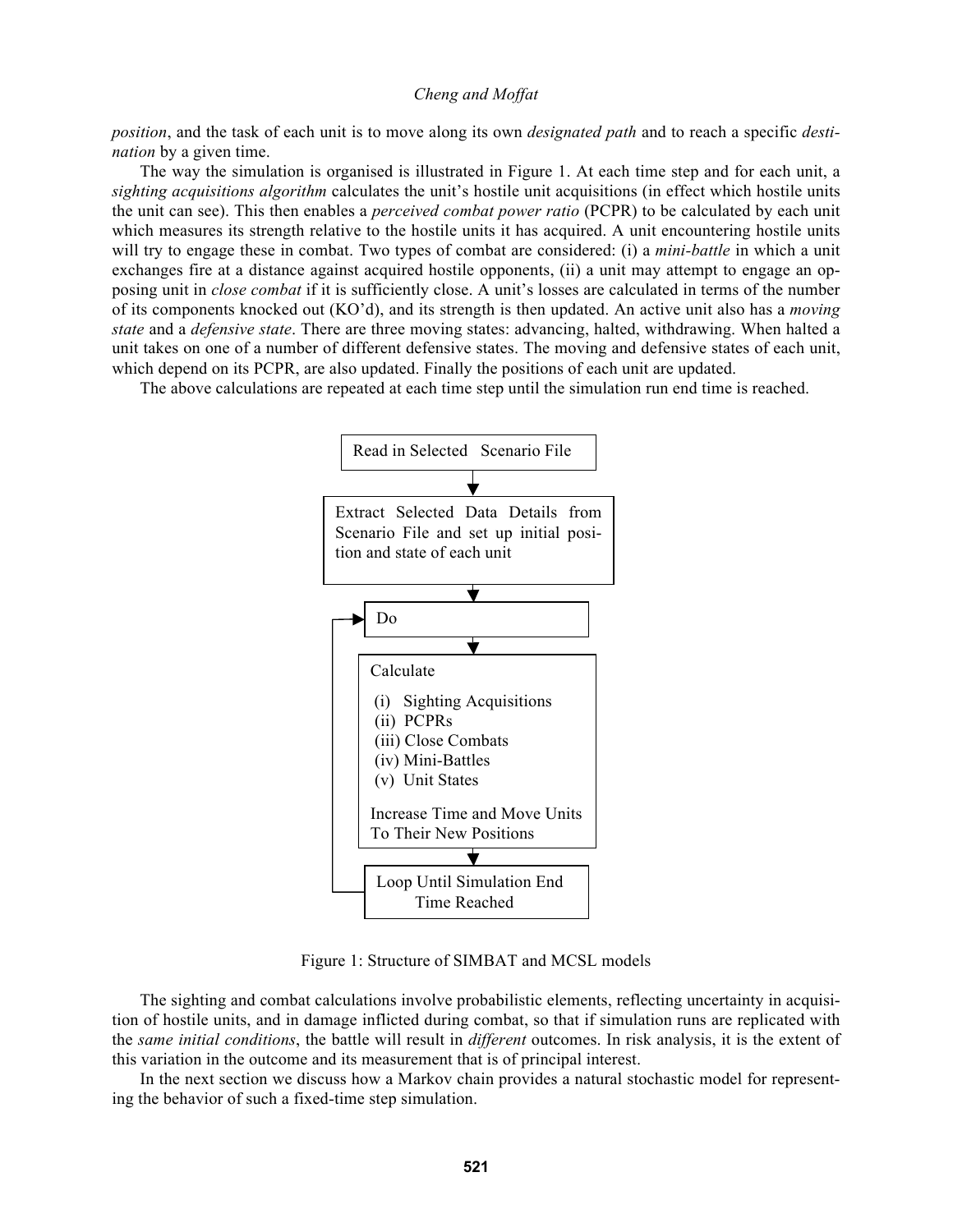### **3 MARKOV CHAIN MODEL**

We now show that the fixed time step model described in the previous section can be viewed a Markov chain.

 It will be clear from the form of both SIMBAT and MCSL models, that the overall state of the battle at any given time point, is completely determined by the overall state of each unit that is active at that time point, where the *overall state of a unit* comprises its position (on its designated path), strength, and moving and defensive states. Let  $s_{iB}(t)$  be the overall state of the *i*th Blue unit at time *t* and  $s_{iR}(t)$  that of the *j*th Red unit at time *t*. The overall state of the battle as a whole can then be written as  $S(t) = (s_{iB}(t), i = 1,2,..., m_B; s_{iR}(t), j = 1,2,..., m_R)$ .

*S*(*t*) is a high multidimensional vector. For simplicity we shall assume that all the components of the vector specifying *S*(*t*) are discretized. This includes each path along which a unit moves which is discretized into a fixed number of *waypoints* including the unit's initial and final-objective positions. Thus the totality of all possible different battle-states, though massive, is finite, and can be index by *i* = 1,2,…, *N*. In this discretized form we can simply use *i* to indicate a particular given state so that  $S(t) = i$  means that at time point *t* the system is in state *i*. We also assume time is discretized into fixed equally spaced time points with index  $t = 0,1,2,...,T$ . An entire battle is thus fully described by the state at successive time points: *S*(0), *S*(1),…, *S*(*T*), where *S*(0) is the initial given state. The system changes randomly, reflecting uncertainty in sighting hostile units and in combat casualties inflicted. Succeeding states are therefore random variables, which can be viewed as drawn from a probability distribution that changes with time.

 The battle just described, viewed as a stochastic process *S*, is a (homogeneous) *Markov chain* if the probability distribution of  $S(t+1)$  depends only on the state  $S(t) = i$  immediately preceding it, and not on *t* or any other previous states. The conditional probabilities

$$
p_{ij} = \Pr(S(t+1) = j \mid S(t) = i) \quad i, j = 1, 2, ..., N \tag{1}
$$

are then all independent of *t* and give the probability of moving from any given state *i* of *S* to any other given state *j* of *S* in one time step. The *pij* are called the *single step transition probabilities*.

 A simulation in effect calculates a *realization* of the battle yielding the overall state, *s*(0), *s*(1), *s*(2),  $\ldots$ , *s*(*T*), of the battle at successive time points, with the state *s*((*t*+1)) calculated solely from the state *s*(*t*) at the previous time point *t* . A lower case *s* is used here to indicate specific state values obtained in the realization. In terms of risk analysis we are interested not just in one realization, but in the *probability distribution*

$$
\pi(t) = (\pi_1(t), \pi_2(t), ..., \pi_N(t))
$$
\n(2)

giving the probabilities of being in each of the states  $\{1,2,\ldots,N\}$  at time *t*. In the Markov chain model this can in theory be studied via the *N*×*N single-step transition* matrix

$$
P = (p_{ij})
$$
 (3)

where the  $p_{ij}$  are as defined in (1); see Stewart (1994) for example. Specifically the matrix (3) can be used to calculate (2) recursively from the Chapman Kolmogorov (CK) equations :

$$
\pi(0)
$$
 given,  $\pi(t) = \pi(t-1)P$ ,  $t = 1,2,...,T$  (4)

where  $\pi(0)$  is the initial state distribution. Typically we are in a given fixed state  $S(0) = i$  initially so that

$$
\pi(0) = (0, 0, \dots, 0, 1, 0, \dots, 0)
$$
 with the 1 in position j.

The probability distribution of the final outcome of the battle is given by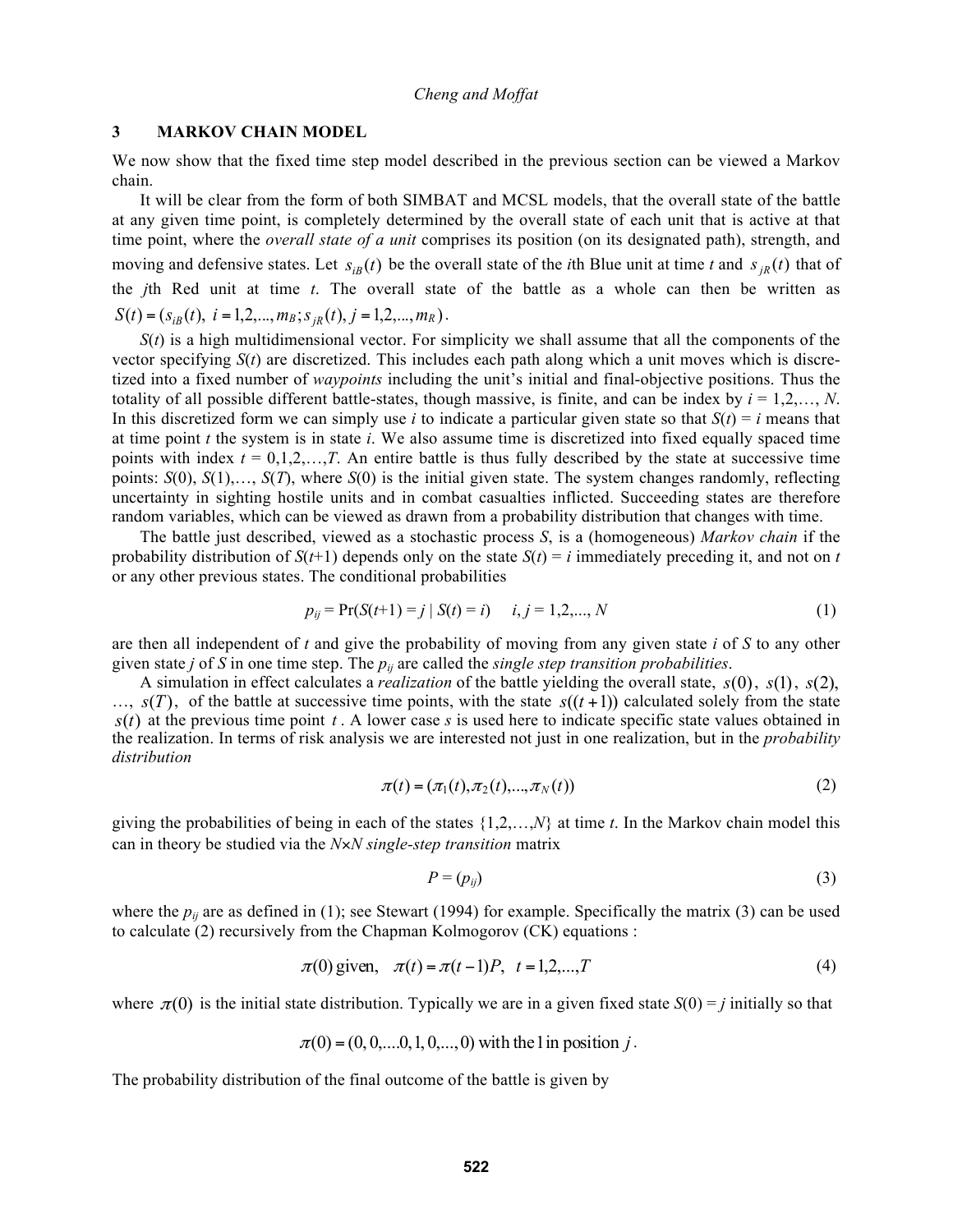$$
\pi = \lim_{t \to \infty} \pi(t) \,. \tag{5}
$$

This has an obvious form which we will discuss shortly.

A complete calculation of  $\pi(t)$  or  $\pi$  is prevented by the *problem of dimensionality* which occurs because the state-size, *N*, grows geometrically with the number of units/paths. For example, assume there are just *ni* distinct points on the path along which unit *i* can move, and for simplicity that each unit comprises just one component and that the state of unit *i* is simply its present position  $z_i$  ( $z_i$  = 1,2, ...,  $n_i$ ) on its path if it is active, or  $z_i = 0$  if it is KO'd. Thus unit *i* can be in one of just  $(n_i+1)$  states. The total number of possible states is therefore

$$
N = \prod_{i=1}^{m_B + m_R} (n_i + 1).
$$

This number grows intractably large even for 'toy' situations. For example, suppose that there are just 3 Blue units and 2 Red units, and that their respective paths comprise just 3, 3, 4, 3, 3 waypoints. Then  $N = 4 \times 4 \times 5 \times 4 \times 4 = 1280$ . The *P* matrix thus has  $1280^2 = 1,638,400$  entries.

 In a more realistic (but still small ) engagement with say 20 units (10 on each side) and say 15 waypoints on each path,  $N = (15+1)^{20}$ . This is clearly intractably large for full analytic study.

There is one mitigating factor. The matrix  $P$  is sparse, with most of the entries  $p_{ij}$  being zero. Thus sparse matrix methods can be used to study examples which would otherwise be intractable. In the example considered above where the *P* matrix has 1,638,400 entries, only 138,873 entries (less than 10%) are non-zero.

 Even allowing for sparseness, the problem of dimensionality means that we would not even be able to *store* let alone calculate *P* in realistic examples. Analysing *P* in detail is an even more remote possibility.

The general form of the matrix *P* is clear however. It will correspond to a *terminating* Markov chain where each state will either be *transient* or *absorbing*, but not recurrent. The absorbing states are of most interest as they correspond to the different final outcomes of the battle when one or other force has 'won'. With suitable ordering of the states the *P* matrix can be written in upper Hessenberg form with all the positive entries either in a set of square submatrices on the main diagonal or above these. Figure 2 is the *P*  matrix for a two blue and one red unit battle with each designated path of each unit made up of just three way points including initial and target end points, so that  $N = (3+1)^3 = 64$ .



Figure 2: Upper Hessenberg form of *P* matrix in a 2 Blue 1 Red unit battle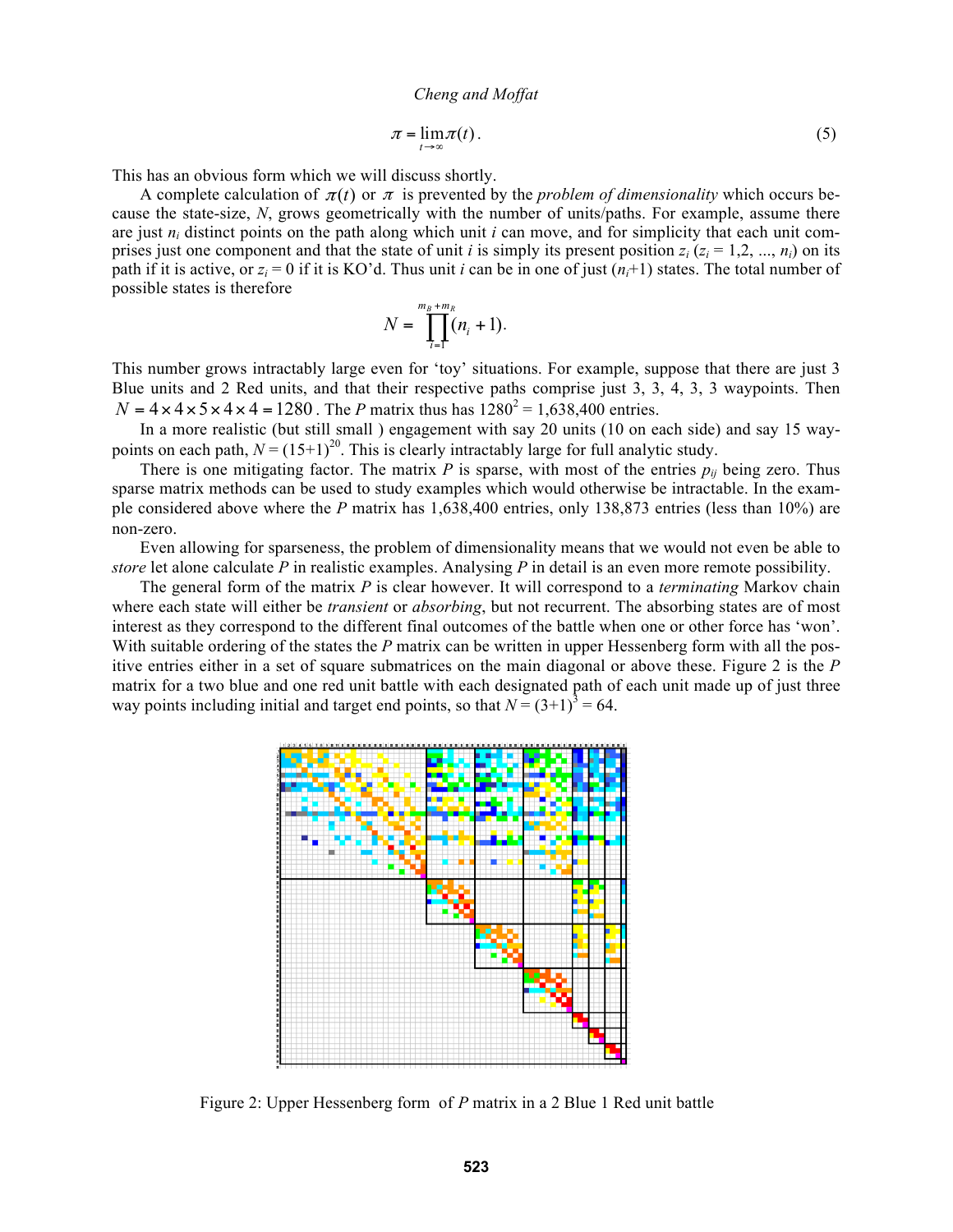Simple sighting and firing routines are not described here, but details are given in Cheng (2009a), These were used to calculate the results of combat between opposing units. The coloured squares indicate entries where  $p_{ij}$  is positive, with warmer colors, in the order given in Figure 3, corresponding to larger values. It is readily verified that all the states are transient except for the states corresponding to the last rows in each of the 8 square submatrices on the main diagonal. These 8 states comprise all the absorbing states, each of which represents a different final position where each of the four units has separately either reached its final target position or has been KO'd.



Figure 3: Colour coded scale giving transition probability magnitudes, increasing left to right

# **4 RISK ANALYSIS**

### **4.1 State Probabilities Calculated from the CK Equations**

The main benefit of being able to calculate the limiting state probability distribution  $\pi$  as given in (5) is that it includes the probabilities of all the different possible final outcomes of the battle under consideration, A simple way of obtaining  $\pi$ , at least approximately, is from the CK equations (4) using a large *T*. This is only computationally tractable in unrealistic small examples. Even so it is of interest to consider such an example if only to illustrate the form that the solution takes.

Figure 4 gives a visual impression of the form of  $\pi(t)$  obtained from solving the CK equations (4) for a one Blue versus two Red units engagement with just 4 waypoints on each designated path, including the initial and final endpoints, so that  $\tilde{N} = (4+1)^3 = 125$ . In the main block, the probability distributions  $\pi(t)$  are set out in columns and for reasons of space only the time points  $t = 0, 1, 2, \dots 15$  are depicted. The distribution for the final time point  $T = 25$  is displayed in the three left-most columns where the individual unit states that apply in each row are listed. The gradual and systematic convergence and concentration of the probabilities to the absorbing states is typical.

The probabilities of having reached the 8 absorbing states by time step  $T = 25$  are given in Figure 5. The overall probability of 0.9989 gives the probability that one of the 8 absorbing states will have been reached by time step 25. This shows that the battle will be over with this high probability by time step 25, as the battle is over once any one of these absorbing states is reached.

 The most likely result is a win for Blue with probability 0.3549, with the single Blue unit having reached its destination way point (#4), and both Red units KO'd. The second most likely result is a win for Red, with probability 0.2061 that both Red units survive and reach their target destinations (both #4), and Blue KO'd. The relatively high probability of Blue knocking out both Red units comes about because of a higher KO capability used for Blue (twice that of a Red unit) in the combat calculation.

## **4.2 State Probabilities Estimated from Simulation Runs of the Markov Chain**

The limiting distribution  $\pi$  can be estimated without having to calculate the full *P* matrix simply by making Monte Carlo simulations of the Markov chain. Such a simulation in effect mimics the more detailed runtime calculations of the SIMBAT or MCSL model. Figure 6 depicts the results of 5000 independent Monte Carlo simulation runs of the 1 Blue 2 Red units example each with the initial state  $S(0) = (1 \mid 1 \mid 1)$ , where the 1's denote the fact that the Blue unit and two Red units are all at the initial point of their designated paths at the start of the run. The final state, when  $T = 25$  time steps in our example, is recorded. Let  $n_i$  be the number of times state *i* is the final state in the *N* runs, so that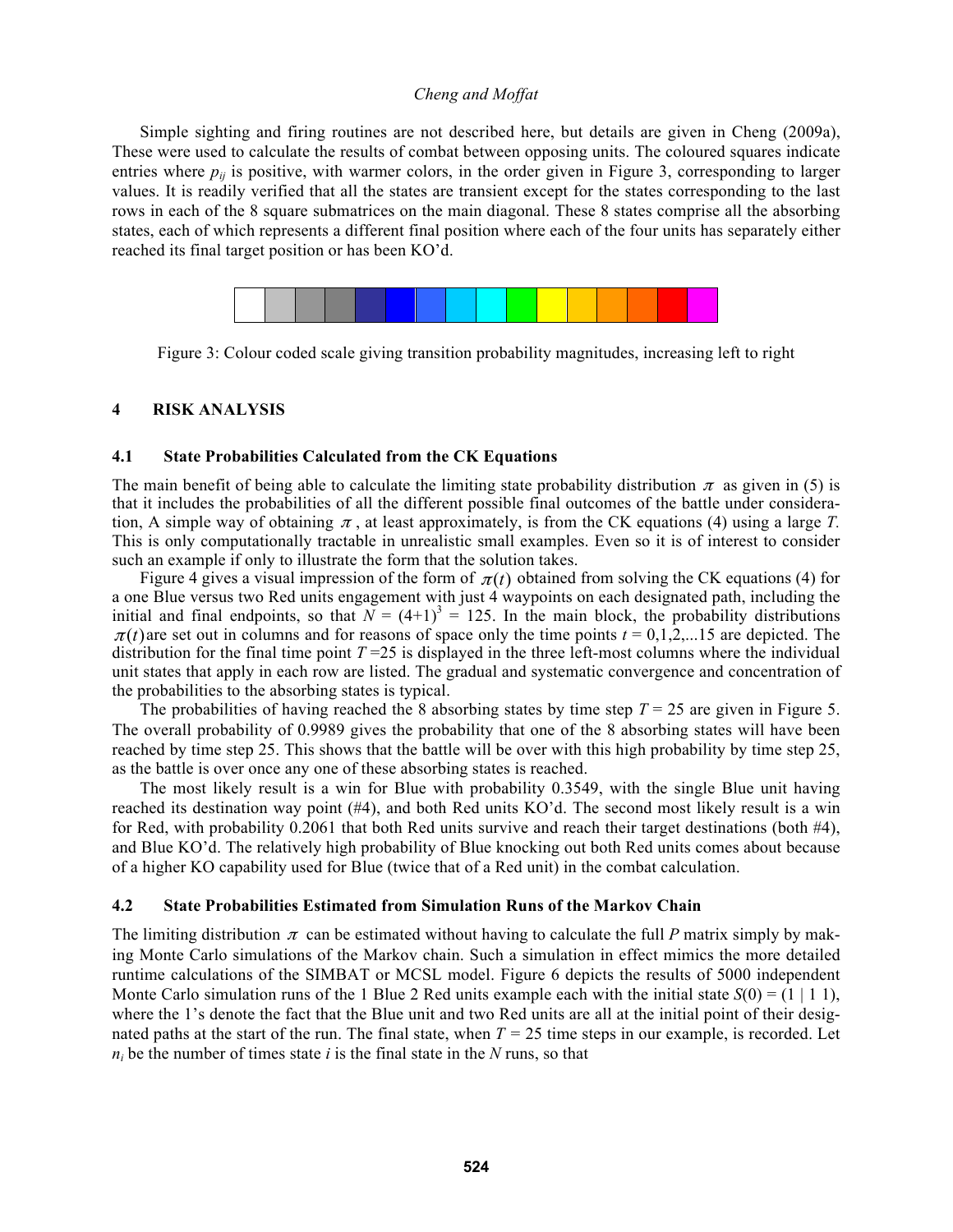$$
\sum_i n_i = N.
$$

Then an estimate of the probability that *i* is the final outcome is

$$
\hat{\pi}_i = \frac{n_i}{N}.\tag{6}
$$



Figure 4: State probability distributions  $\pi(t)$ ,  $t = 0,1,..,15$ , in the 1 Blue 2 Red example. Calculated from the CK equations and displayed in columns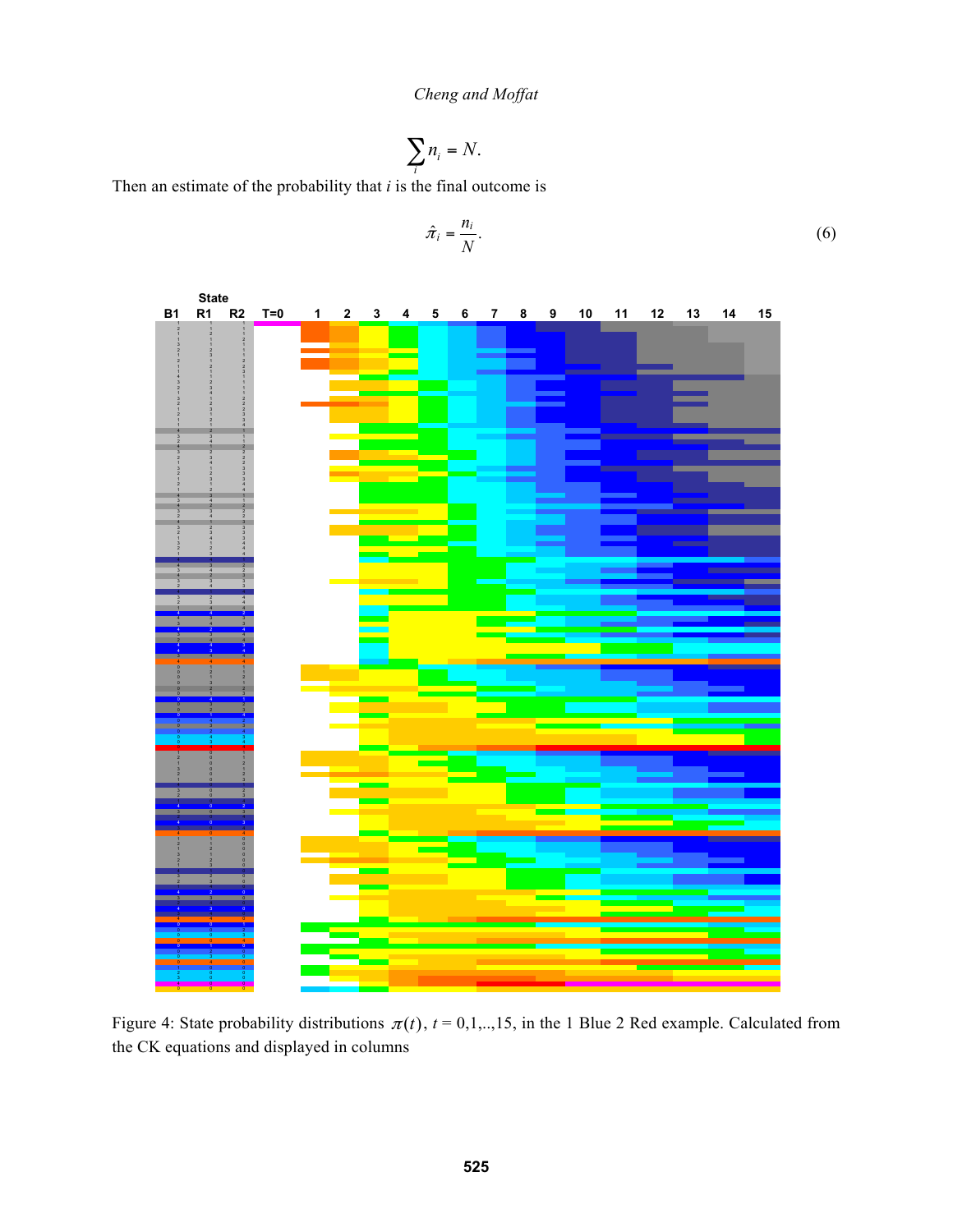

Figure 5: CK probabilities at *T =* 25 of the 8 absorbing states for the 1 Blue 2 Red example



Figure 6: State probability distributions  $\pi(t)$ ,  $t = 0,1,..,15$ , in the 1 Blue 2 Red example. Calculated from 5000 simulation runs of the Markov chain and displayed in columns

 A comparison of Figures 4 and 6 reveals a broad agreement in the way the state probability distribution changes with time.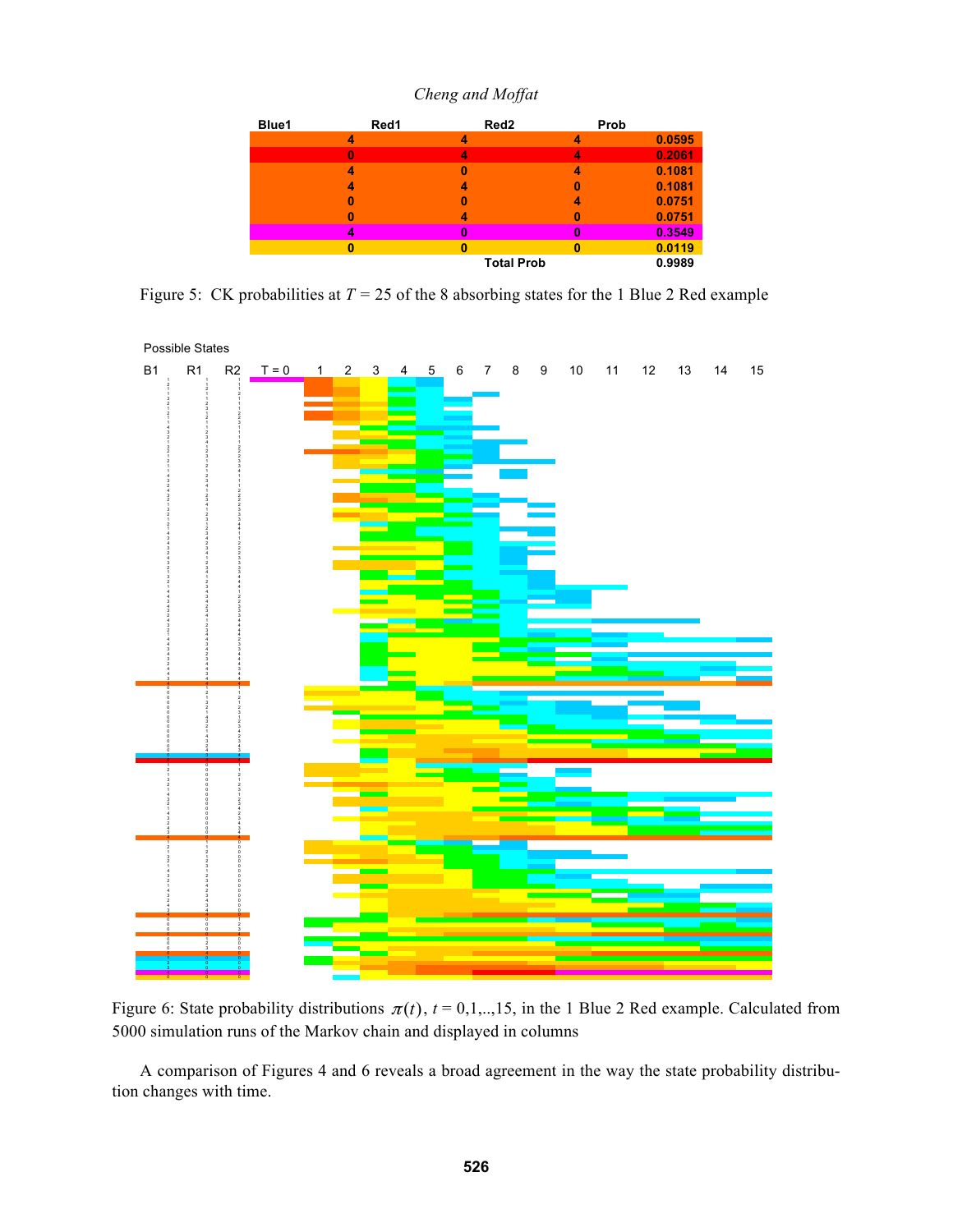Figure 7 shows the state probability distribution at time step 25 for the 8 absorbing states as obtained from equation (6). The Blue and Red columns denote final unit positions. It will be seen that the probabilities are very similar to those obtained from the CK calculations given in Figure 5.

| Blue1 | Red1 |   | Red <sub>2</sub>  |   | <b>Prob</b> |
|-------|------|---|-------------------|---|-------------|
|       |      |   |                   |   | 0.0588      |
| O     |      | 4 |                   | Δ | 0.2042      |
| 4     |      | 0 |                   | 4 | 0.1062      |
| 4     |      | 4 |                   | 0 | 0.1068      |
| 0     |      | 0 |                   | 4 | 0.0760      |
| 0     |      | 4 |                   |   | 0.0750      |
| 4     |      | Ō |                   | 0 | 0.3596      |
| 0     |      | 0 |                   |   | 0.0122      |
|       |      |   | <b>Total Prob</b> |   | 0.9989      |

Figure 7: Simulation probabilities at  $T = 25$  of the 8 absorbing states for the 1 Blue 2 Red example

 The calculations required in the Markov chain simulation approach do not require storage of the elements of the *P*. During a simulation run probabilities needed to decide the next transition are calculated in only as and when they are required. The simulation approach is thus computationally much less intensive than the CK equation approach.

The remainder of the paper considers the simulation based MCSL approach in more detail.

## **5 THE MCSL MODEL**

Figure 1 shows how SIMBAT and MCSL models are both organised. The main difference between the two models is that at various points the MCSL model replaces the more detailed calculations of the SIMBAT model by an *adjustment factor*. Seven adjustment factors are currently employed in MCSL. Each operates in a similar way as a multiplicative factor, typically with a value in the range (0,1), that is used to scale down the effect of the quantity on which it operates. The seven factors are: Speed, Fire Rate, Single Shot Kill Probability, Line of Sight, Time of Day, Indirect Fire Kill Probability, Indirect Fire Obscuration and Suppression. These adjustment factors provide significant flexibility in the possible behaviour of the MCSL model.

 These factors are fully discussed in Cheng (2011) and details will not be repeated here. However we do describe just one to illustrate the approach used for all of them. In SIMBAT the Sighting Algorithm is very detailed. It calculates observability using a nonlinear viewing distance measure which also takes account of terrain unevenness and the availability of observers with appropriate equipment to scan different sectors of the overall horizontal visual arc. MCSL also uses a nonlinear viewing distance measure but this is fixed except for multiplication by the line of sight adjustment factor to allow for the combined effect of all other viewing aspects.

The present method of fixing the values of the factors is to compare the output from MCSL simulation runs for a given battle scenario with the output from corresponding runs of the SIMBAT model using a *discrepancy measure*. The problem is treated as one of search optimization where the objective is to find that combination of adjustment factor values which minimizes this discrepancy measure. The discrepancy measure used is most easily explained after viewing some actual results obtained from an example.

We have considered a real tactical conflict drawn from recent history for comparison with our approach. Figure 8 depicts the initial position of the 25 Blue units and 26 Red units making up the two forces. The simulations were of 20 hours of real time over which the battle took place, with a time-step of 90 seconds.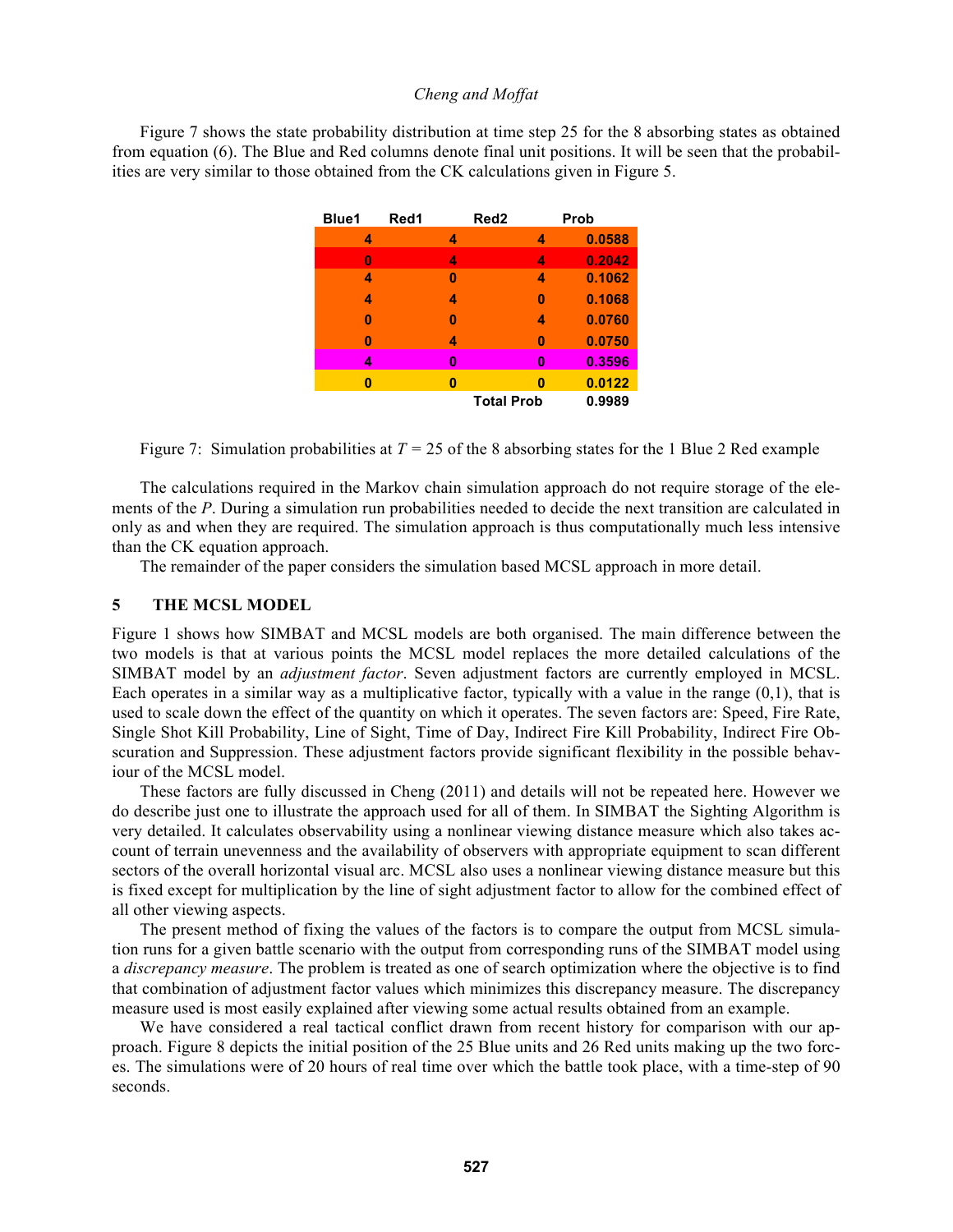

*Cheng and Moffat* 



We describe the initial experimentation which was focused on finding values for the seven adjustment factors in the MCSL model which would produce MCSL simulation run results that give a good match to those of SIMBAT runs. A set of 50 runs of the SIMBAT model was therefore made of the given real conflict scenario with which subsequent runs of the MCSL model could be compared. At the end of each run of either model three *final outputs* were recorded for each unit in each force: (i) the final unit strength as measured by the number of components of the unit that are active, (ii) the total amount of ammunition used by all the components of the unit, and (iii) the distance travelled by the unit along its designated path. Each of these outputs was measured on the integer scale of 0 through 8. The 50 SIMBAT runs produced 50 observations of each of the three output values for each unit. We consider just one of the final outputs, the final strength. Figure 9 includes histograms showing the frequency distribution of final strength for each of the units. The Figure also shows the corresponding histograms from 50 runs of the MCSL model using a particular combination of adjustment factor level settings obtained by an elementary search procedure. It will be seen that the combination used is good in that the final strength histograms obtained from the MCSL model runs are quite well matched to the histograms obtained from the SIMBAT runs across all units.

 Corresponding results for the other two final outputs are not discussed here but were similar to the strength output results in that the histograms for these other two outputs obtained from MCSL runs matched those from the SIMBAT runs quite well across all units.

 The search procedure used to identify a good combination of adjustment factor values was the elementary one of varying one, or at most two, factors at a time. Each step of the search involved a comparison of 50 observations of each of the three final output values for each unit obtained from the 50 MCSL runs with the corresponding 50 observations obtained from the SIMBAT runs. The comparison was made using a *difference measure* so that a good combination of adjustment factor values corresponded to a small value of this difference measure. We discuss the form of this measure in the next section.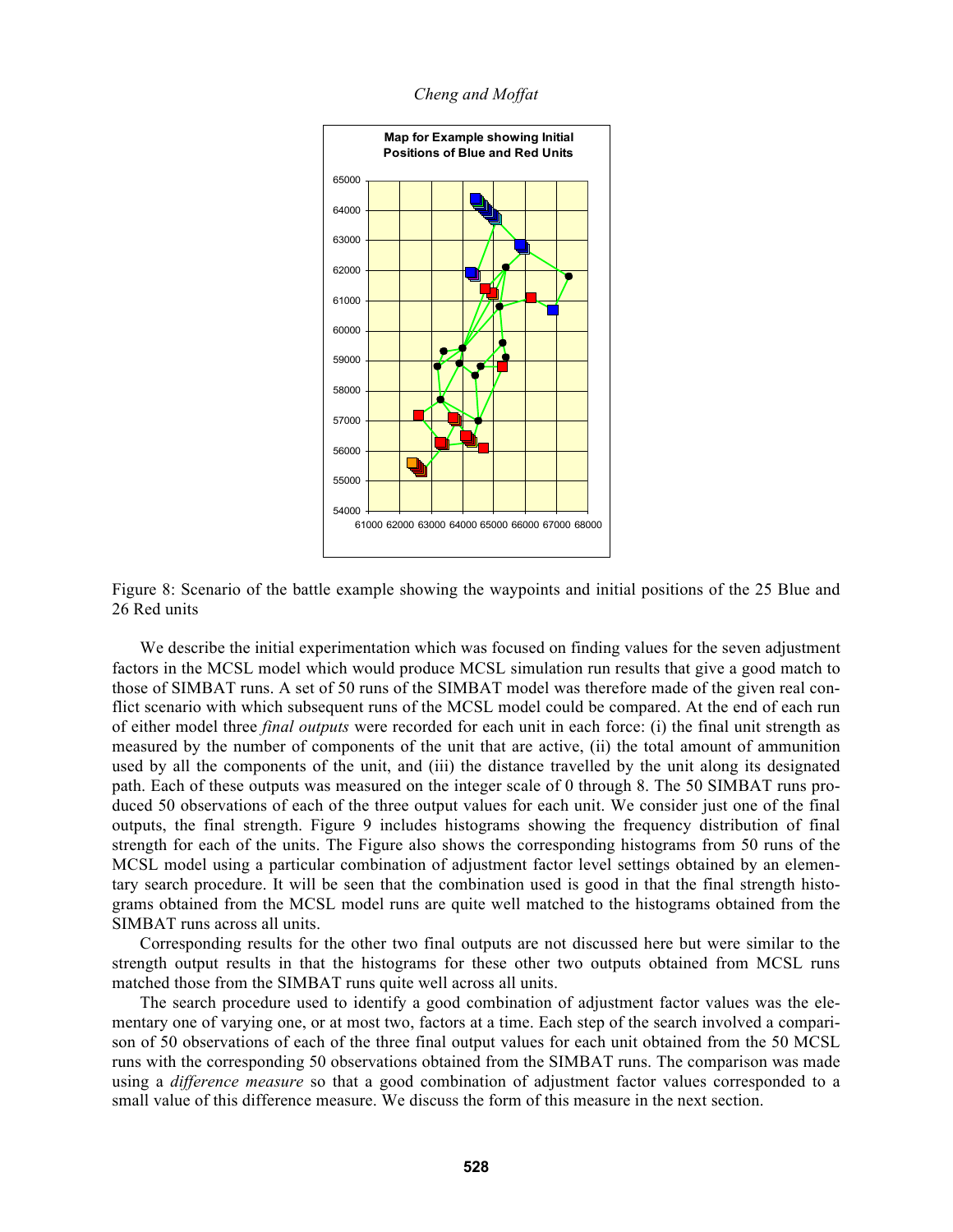Optimization procedures based on more elaborate and formal statistical design of experiment methodology were also tried but proved rather unsuccessful. From pilot studies it was clear that this was due to the highly irregular effect of adjustment factors. For example, one could not assume a convex quadratic response in order to identify a minimum of the difference measure.



Figure 9. Histograms of unit final strength from 50 MCSL and 50 SIMBAT runs. Adjustment factor settings obtained by random search.

## **6 CRAMÈR VON MISES DIFFERENCE MEASURE**

A good way of measuring the difference between two samples is to compare their *empirical distribution functions* (EDF). The EDF of a sample of final strengths of a given unit, say, {*M*1, *M*2, ... *M*50} obtained from 50 MCSL runs is

$$
\widetilde{F}_M(y) = \frac{\text{# of } M_i \text{'s} \le y}{n}, \text{ all } y. \tag{7}
$$

The two sample Cramèr-von Mises statistic, see Anderson (1962), is a measure of the difference between two such EDF's. In the situation that we have where the only possible sample values are the integers between 0 and 8 inclusive it can be defined as

$$
CvM = K \sum_{y=0}^{8} [\widetilde{F}_M(y) - \widetilde{F}_S(y)]^2
$$
\n(8)

where  $\widetilde{F}_M(y)$  is the EDF, (7), of a sample of MCSL observations and  $\widetilde{F}_S(y)$  is the EDF of a corresponding sample of SIMBAT observations, and  $K = 1/8$  is a constant set to make the maximum value that  $CvM$ can take equal to 1.0. A geometric interpretation of the comparison made by *CvM* is depicted in Figure 10.

The *CvM* statistic of (8) gauges only the difference between two samples. Taken over all  $m_B + m_R$  units of the two forces and all three final outputs: strength, ammunition used and speed, there are  $3(m_B+m_R)$ *CvM* statistics to consider. We therefore used a simple average, denoted by *CvM2*, of all these individual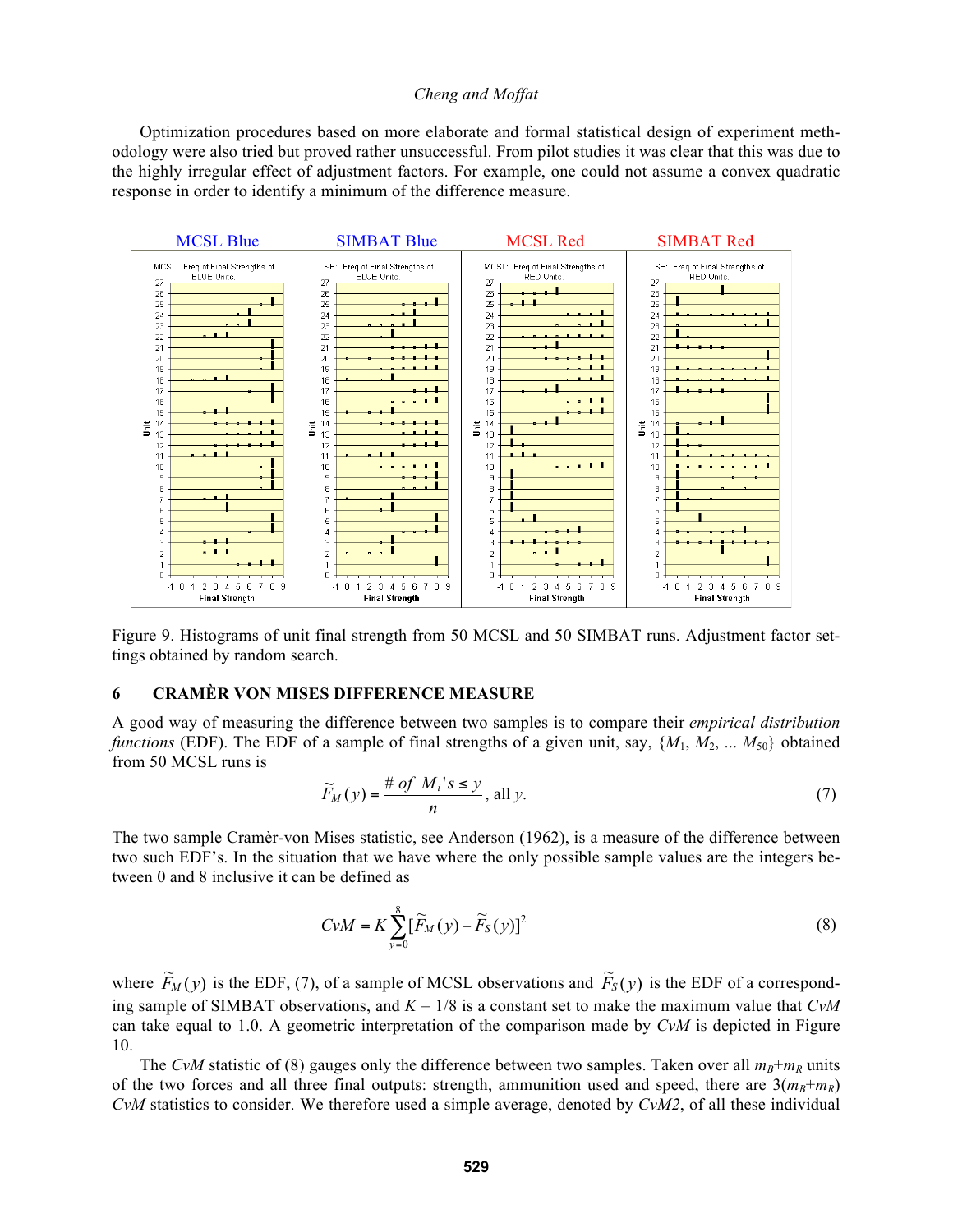*CvM* statistcs as our *overall difference measure* of the difference between the MCSL and SIMBAT outputs.

It is of interest to consider the likely values that *CvM2* can take. Like the individual *CvM* statistics, *CvM*2 must have a value between 0 and 1. However, for the case where one set of EDFs being compared were to comprise EDFs each formed from 50 observations uniformly distributed over the integers from 0 to 8 whilst the other set of EDFs are all formed from 50 observations all precisely equal to 0 - so that there is a big difference in the EDFs being compared - then the *CvM*2 value turns out to be about 0.32 typically. For the case where one set of EDFs comprises EDFs each formed from uniformly distributed samples whilst the other set is formed from observations obtained from 50 SIMBAT runs then the difference in EDFs being compared is still large but less so. The typical *CVM2* value in this case is about 0.22. If both sets of EDFs are formed from uniformly distributed samples so that the samples being compared all come from the same distribution, then the typical CVM2 value is about 0.01.

The *CVM2* value comparing the fairly well matched MCSL and SIMBAT samples of Figures 9 was 0.06.



Figure 10: CvM = Sum of squares of yellow heights. This compares EDF1 with EDF2

# **7 FINAL COMMENTS**

The work carried out so far on the MCSL model indicates that it may have the potential to provide fixed time step simulation modelling of realistic Blue versus Red battles that is sufficiently fast and accurate to be used in a practical real-time environment.

However there are still issues that need to be examined in more detail. Foremost is the robustness of the adjustment factor value settings. It seems possible, even using the crude search technique mentioned in this paper, to select these factors settings by comparing the outputs of MCSL runs with those of SIMBAT runs so that the MCSL model behaviour closely matches that of the SIMBAT model. But so far this has only been done for a specific scenario.

More work is needed to see if a MCSL model set up using one scenario can then be reliably used for other scenarios, and if not, to see whether it is possible to identify the conditions that other scenario have to satisfy before a MCSL model set up with a given scenario can be used. Initial further work indicates that the adjustment factors may be fairly robust to such changes in scenario.

### **REFERENCES**

Anderson, T. W. 1962. "On the Distribution of the Two-Sample Cramer-von Mises Criterion." *Annals of Mathematical Statistics* 33: 1148-1159.